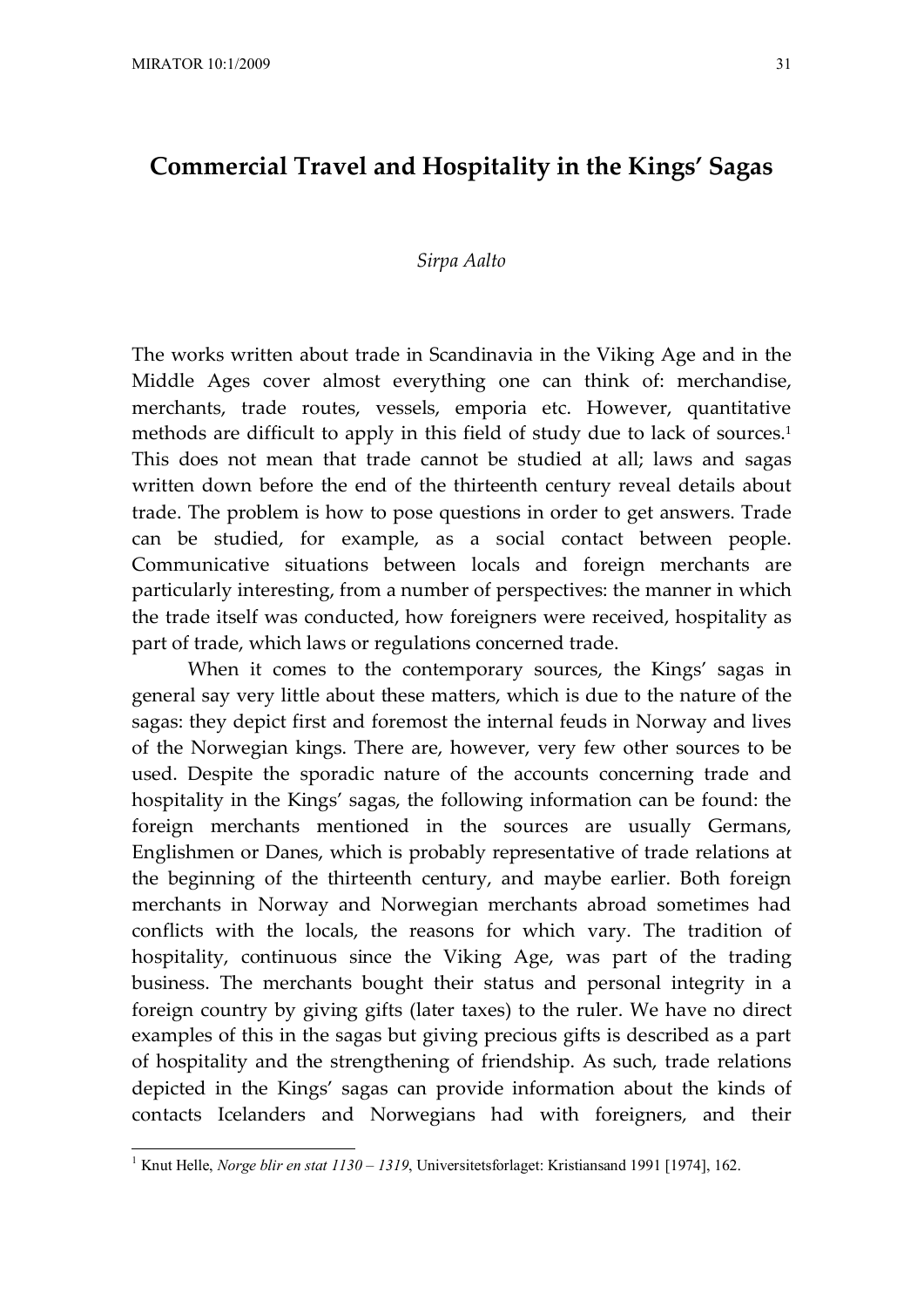encounters with the otherness of these foreigners.

The Kings' sagas can be defined in slightly different ways, depending on the perspective. The narrow definition would comprise only four major compendia<sup>2</sup> written between 1190 or 1200 and 1230 or 1235. Roughly speaking, the first one, *\*Hryggjarstykki* – now lost – was written *c.* 1150, and the last Kings' saga, *Hákonar saga Hákonarsonar*, *c.* 1265. Some of the sagas cover the period from the half-mythical kings of the end of the ninth century all the way to the end of the twelfth century. The Kings' sagas cannot be considered to be genuine sources for the Viking Age; they should instead be seen in the context of the time in which they were written down. For this article I have chosen the following Kings' sagas as sources: *Sverris saga* (*c*. 1200-1207), *Morkinskinna* (*c*. 1217-20), *Fagrskinna* (*c.* 1217-1225, written after *Morkinskinna*), *Heimskringla* (c. 1230-35) and *Hákonar saga Hákonarsonar* (*c*. 1265). The reason for these choices is that they all were written in the first half of the thirteenth century, except for *Hákonar saga Hákonarsonar*, which is slightly more recent. This provides an opportunity to look at the information about trading contacts as a reflection of the situation in the first half of the thirteenth century. Sources such as *Ágrip af Noregs konungasögum* (*c.* 1190/1200) and *Böglunga sögur* (c. 1202-1217) and the law code for the King's retainers *Hirðskrá* are also contemporaneous, but have been left out as they do not contain information about trading contacts.<sup>3</sup> This is due to the nature of these sources: *Ágrip* is very short and concentrates on the kings' lives; *Böglunga sögur* concentrates on the period of civil war in Norway at the beginning of the thirteenth century; and *Hirðskrá* does not include references to merchants. *Konungsskuggsjá<sup>4</sup>* , also known as *Speculum Regale*, is instead used as a source regarding trading. It was written in the mid-thirteenth century and is thus contemporary with the King's sagas.

This article is divided in two main sections. The first one deals with depictions of trade and merchants in the sources. We will look at the contacts described in the sources between foreign merchants and locals which involve trading: how are these contacts depicted? Were they positive

<sup>2</sup> *Ágrip af Noregs konungasögum*, *Morkinskinna*, *Fagrskinna*, *Heimskringla*.

<sup>3</sup> *Ágrip* once mentions the *landauri* which Icelanders had to pay to the Norwegian king. *Ágrip af Noregs konungasögum*, Bjarni Einarsson gaf út, (Íslenzk fornrit 29), Hið íslenzka fornritafélag: Reykjavík 1985, 29.

<sup>&</sup>lt;sup>4</sup> This was probably written for the education of the prince or princes. It contains s dialogue between a father and his son. The son asks questions concerning for example foreign lands, the king's court and behavior. *Konungs skuggsjá. Speculum regale,* Magnús Már Lárusson brjó til prentunar, H.F. Leiftur: Reykjavík 1950; Anne Holtsmark, "Kongespeillitteratur", in *Kulturhistorisk Leksikon for nordisk middelalder fra vikingetid til reformasjonstid* 9, København 1981, 61-68.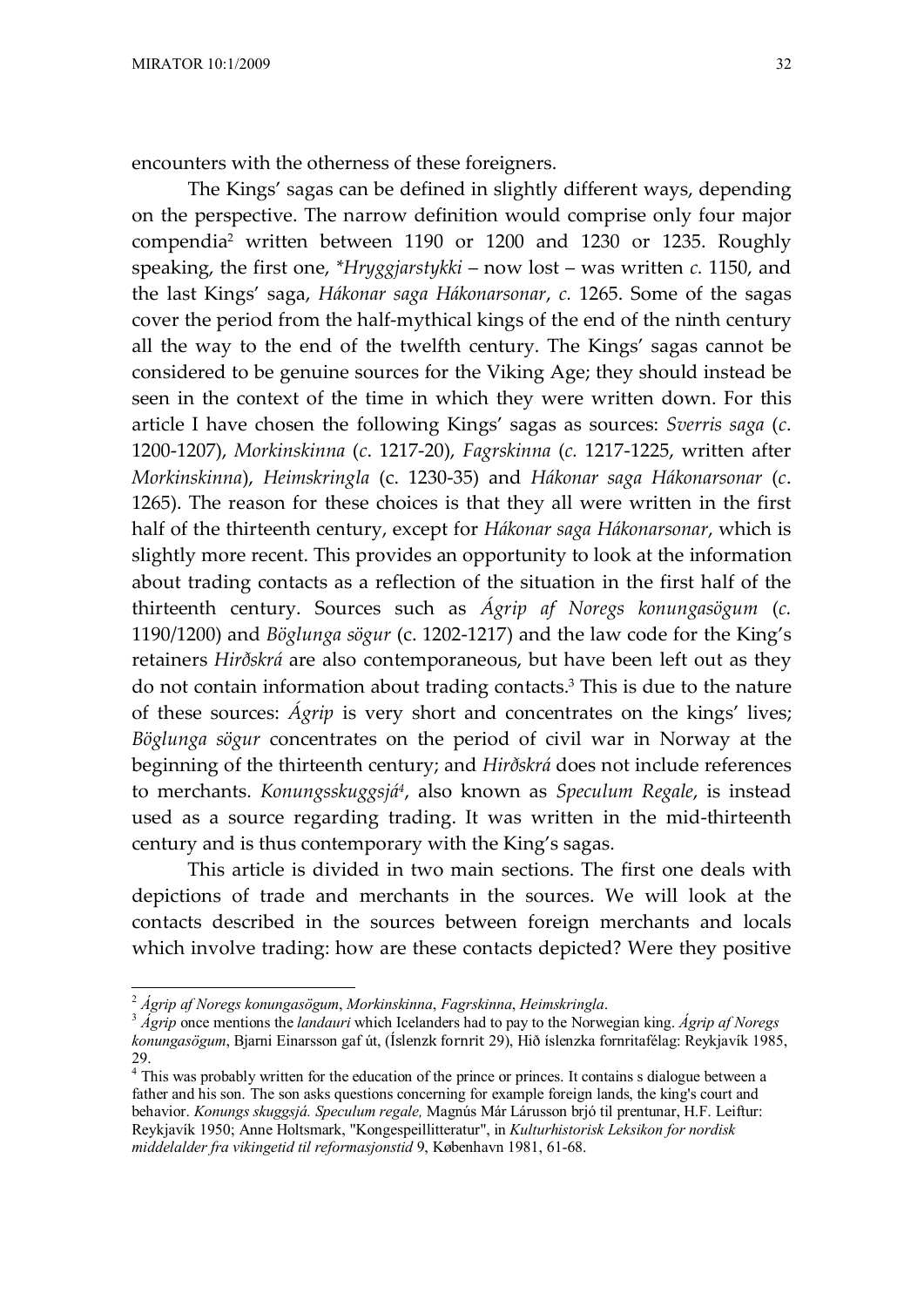or negative? The purpose is to consider how these passages reflect the situation at the beginning of the thirteenth century. The article's second section deals with hospitality as a part of trading communications. When studying the background of trade in the early Middle Ages it becomes apparent that hospitality was an inevitable part of it. Hospitality as a phenomenon did not mean simply being friendly to strangers; rather, it could be described as an institution the purpose of which was to secure the outsider's status in the society in question. Merchants had to rely on the hospitality of the local ruler and people in order to get protection. All in all, the code of hospitality made the communication between strangers and locals easier. For a foreign merchant, it was an opportunity to secure his position and it guaranteed that he could carry on his business in peace.

### **Trade and travel**

Travel was an essential part of trade. In fact, travel always had a purpose in the Middle Ages – whether it was trade, pilgrimage, war, missionaries, or kings moving from one castle or manor to another.<sup>5</sup> Travel was toilsome because of poor roads, or lack of them, and travelling by ship was dangerous not least because of pirates. One could not be certain that other people would always be friendly and show hospitality, upon which one was dependent as there was not always a guesthouse available. On the other hand, travelers were welcome because they brought news; in the Icelandic sagas especially, travelling is associated with news. This demonstrates the communicative character of travel.<sup>6</sup>

*Konungsskuggsjá* gives advice as to how a merchant should behave when abroad. It emphasizes that he should behave well, generally speaking, and that he should preferably speak such languages as Latin or *völsku* (referring here to French). Perhaps it was not necessary to mention German, as Norwegians could, at least to some extent, understand the language of the Hanseatic merchants who came from the northern parts of Germany. It was also useful for a merchant to know the law which applied in trading, the so-

<sup>&</sup>lt;sup>5</sup> Margaret Wade Labarge insists, however, that in the late Middle Ages the upper classes began to travel as a mere leisure activity. Margaret Wade Labarge, *Medieval Travellers. The Rich and Restless*,

Hamilton: Phoenix, AZ – London 2005, 249: "Many of these fifteenth-century travellers actively enjoyed their journeys and admitted to a heightened curiosity and fascination with the strange and the unfamiliar… "

<sup>&</sup>lt;sup>6</sup> Kristel Zilmer, 'Representations of Intercultural Communication in the Sagas of Icelanders', in Simek, R. & Meurer, J. (eds.), *Scandinavia and Christian Europe in the Middle Ages*. *Papers of the 12th*

*International Saga Conference Bonn/Germany, 28th July – 2nd August 2003*, Hausdruckerei der Universität Bonn: Bonn 2003, 549–556, here 551.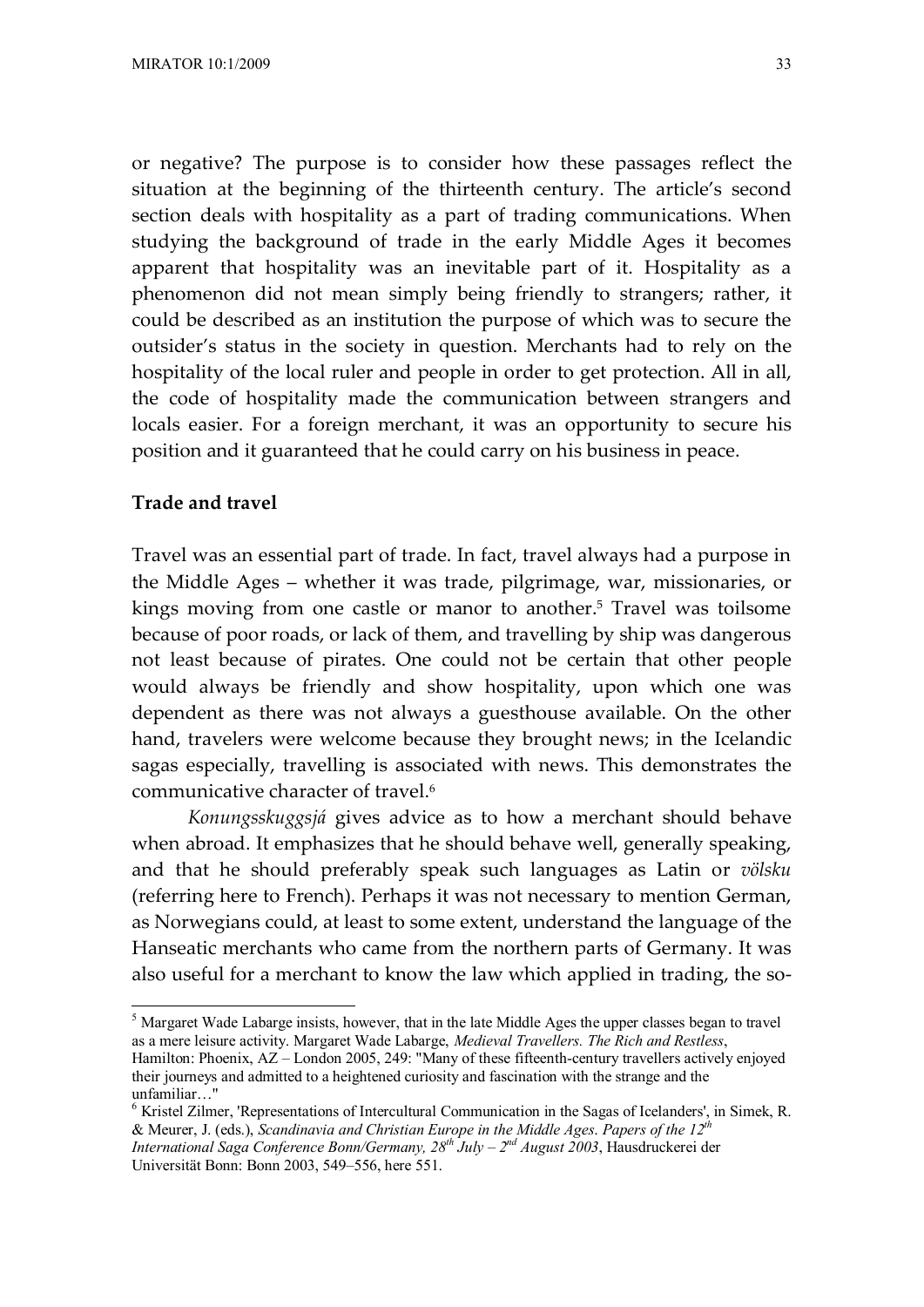called *Bjarkeyar rétt*.<sup>7</sup> Apparently this law or code applied more or less in most of the Scandinavian emporia. We have no knowledge of how the code came to be, but the essential content seems to have been the guarantee of personal integrity to all free men in the town. In reality there were, of course, differences between ranks. The *Bjarkeyar rétt* defined the highest rank as 'husfaste menn' which in the later law code was defined to be free men who had owned at least one quarter of a house ('bygård') during the previous half-year.<sup>8</sup>

Trade is most commonly mentioned in the sagas when a merchant had some kind of role in the story, for example in *Morkinskinna*, when Norwegian brothers Karli and Björn make a trading voyage to *Austrríki* (meaning the realm of 'Rus', in most of the saga sources referred as *Garðaríki*), where they are captured because of hostility between King Yaroslav and King Sveinn Álfífuson of Norway.<sup>9</sup> In *Heimskringla*, Loðinn, a Norwegian, travels to *Eistland* in order to trade there. However, he finds King Óláfr Tryggvason's mother there in the slave market and buys her free.10 Another merchant, Guðleikr garðski, often travels to the east, and has been given his nickname because of his travels to *Garðaríki*. There he bought luxury items for King Óláfr Haraldsson. While on his way back to Norway from *Hólmgarðr* (Novgorod) a group of Swedes kill him and steal his cargo.<sup>11</sup> We are told that Norwegian merchants travelled to Denmark, England and to *Valland* (France).<sup>12</sup>

The Danish King Knut granted the Norwegian merchants permission to trade wherever they wished in his realm; this was his thanks for the help of Norwegians in his military expedition in England.13 As the examples show, being a merchant was a risky business, so merchants often travelled together or even formed a loose partnership (Icel. *félag*). The Norwegian Þórir hundr travelled with his companions on a trading voyage to *Bjarmaland*. <sup>14</sup> This trading voyage turned out to be a plundering expedition:

<sup>7</sup> *Konungs skuggsjá*, 7 – 9.

<sup>8</sup> The later law code for Norwegian towns was called *Byloven* (1276). Helle 1991, 144 and 176.

<sup>9</sup> *Morkinskinna*, Utg. For Samfund til udgivelse af gammel nordisk litteratur ved Finnur Jónsson,

København 1932, 5 -7.

<sup>10</sup> *Heimskringla I*, Bjarni Aðalbjarnarson gaf út, (Íslenzk fornrit 26) Hið íslenzka fornritafélag: Reykjavík 1979, 301-302.

<sup>&</sup>lt;sup>11</sup> Heimskringla II, Bjarni Aðalbjarnarson gaf út, (Íslenzk fornrit 27) Hið íslenzka fornritafélag: Reykjavík 1979, 83-85.

<sup>12</sup> *Fagrskinna*, Bjarni Einarsson gaf út (Íslenzk fornrit 29) Hið íslenzka fornritafélag: Reykjavík 1985,ch. 115; *Heimskringla I*, 320; *Heimskringla III*, Bjarni Aðalbjarnarson gaf út, (Íslenzk fornrit 28) Hið íslenzka fornritafélag: Reykjavík 1979, 83 and 292.

<sup>13</sup> *Morkinskinna*, 239.

<sup>14</sup> *Heimskringla II*, 227 – 234.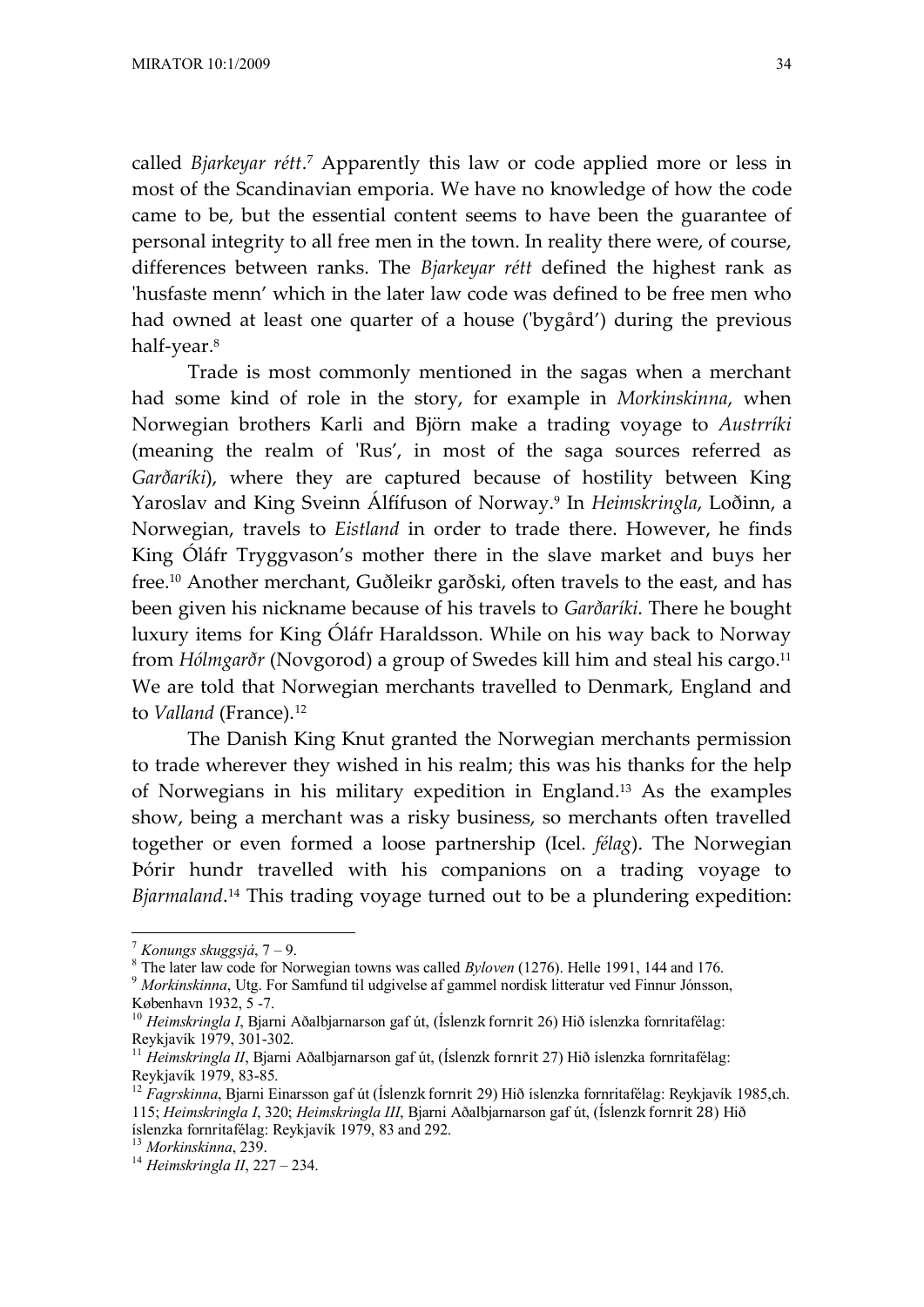after the actual trading had ended, Þórir and his companion came back in the night and plundered the treasures of the Bjarmian graveyard. If a trading place was weakly defended, it made a tempting target for plunderers. In fact, it was a thin line that divided trade voyages or expeditions from military expedition prior to the seventeenth century.<sup>15</sup>

In Norway, Bergen was the centre of foreign trade in the thirteenth century; it was founded at the end of the eleventh century by King Óláfr kyrri<sup>16</sup>. This information given by the sagas can be considered quite reliable. *Heimskringla* states that wealthy men lived in Bergen; the merchants from *Saxland* in particular are mentioned.<sup>17</sup> Tönsberg and the area of Viken (Oslo) are also mentioned as important places of trade<sup>18</sup>, and are also mentioned as important towns by other twelfth century sources<sup>19</sup>. Merchants are seldom mentioned in the sagas, but those that are either Germans<sup>20</sup> or Englishmen, and in a few cases Danes.<sup>21</sup>

We have no firm evidence as to which countries were Norway's most important trading partners before the second half of the thirteenth century, but it seems probable that the sagas – which usually mention Germans and Englishmen as foreign merchants – accurately reflect the situation. By the year 1300, Norway had trade relations with the most important emporia in the North and Baltic Seas.22 In *Heimskringla* there is a passage which mentions that there was peace between peasants and merchants, and so neither damaged the other nor the other's property.23 The merchants mentioned in this passage are not necessarily foreigners, but I am inclined to think that each of these groups represented some form of otherness for the other. Although they were people from the same area, they had different sources of livelihood.

The fact that foreign merchants were under the protection of the local leader or king did not rule out skirmishes with the locals. For example, in *Hákonar saga Hákonarsonar* the Norwegians merchants, who travelled to

<sup>22</sup> Helle 1991, 170–172.

<sup>&</sup>lt;sup>15</sup> Norbert Ohler, *The Medieval Traveller*, Boydell Press: Woodbridge 1996 [original in German 1986], 64.

<sup>16</sup> *Morkinskinna*, 289; *Fagrskinna,* 299-300; *Heimskringla III*, 204-205.

<sup>17</sup> *Heimskringla I*, 140; *Heimskringla II*, 83.

<sup>18</sup> *Heimskringla I*, 140; *Heimskringla II*, 83.

<sup>&</sup>lt;sup>19</sup> Helle 1991, 164.

<sup>20</sup> They are called *Suðrmenn*, *þýðverskir menn* or even *Lybikumenn* in one saga. *Konunga sögur*, *.Sagaer om Sverre og hans efterfølgere*, [Eirspennill] udgivne af C.R. Unger, A.W. Brøgger: Christiania 1873,350 and 408.

<sup>21</sup>*Morkinskinna* 6; *Heimskringla I*, 140; *Heimskringla II*, 83.

<sup>23</sup> *Heimskringla I*, 163.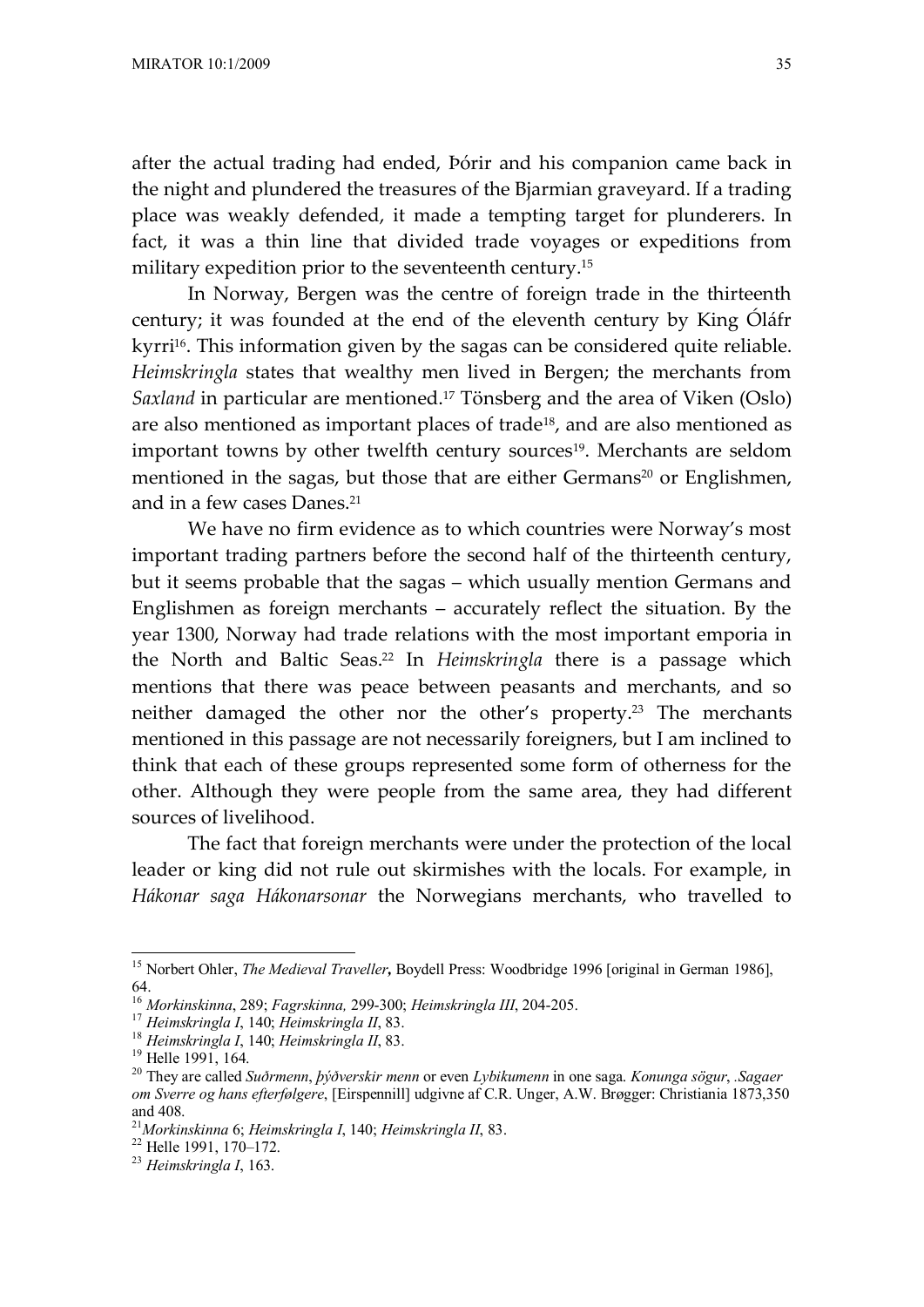Bjarmaland, ended up fighting the Bjarmians<sup>24</sup>; in another episode, the German merchants in Bergen had conflicts with the locals.25 In *Sverris saga* the German merchants sell cheap wine, which causes unrest in Bergen; King Sverrir is fed up with this, and no longer welcomes the German merchants, but rather hopes that they will leave the town.<sup>26</sup> He does not, however, despise merchants from other countries, praising those from England and from the islands west of Norway.<sup>27</sup>

The line between trade and tribute may also have been an obscure one, as is shown by the example of the contact between the Norwegians and their neighbours, the Sámi people (*Finnar*). One of the means used by the Norwegian king to control the northern parts of Norway (mainly Hálogaland and the areas to its north) was to give some magnates the right to collect tribute from the Sámi people, or the right to trade with them (*finnkaup*). Thomas Wallerström has pointed out that the Norwegian Óttarr, for example – whose account is found in King Alfred's *Orosius* – may have considered the tribute that he collected from the Sámi compensation for the transportation and selling of the goods.<sup>28</sup> *Finnkaup*, *finnfavr*, *finnferð* and *finnscatt* are all mentioned in *Morkinskinna* and *Heimskringla*. <sup>29</sup> Apparently these words were often considered synonyms, referring to the Norwegian trade and tribute system with the *Finnar*, which reveals how intimately intertwined two concepts now considered separate – business and taxation – were.

The fact that the Norwegians, as well as the Swedes and Finns, exploited the Sámi people in the Middle Ages has also been given a new perspective. Lars-Ivar Hansen has suggested that the Sámi people seem to have had a special status in the exploitation of resources. The reciprocal exchange of goods and products was mutually profitable because both partners benefited from the transfer of surplus production, and received in exchange sought-after 'use-values' produced by the other: the Norwegian magnates got their furs, and the Sámi people got for example agricultural products or money. Products which were exchanged or bought may also

<sup>24</sup> *Konunga sögur*, 284–285.

<sup>25</sup> *Konunga sögur*, 350.

<sup>26</sup> *Sverris saga etter Cod. AM 327 4°*, Gustav Indrebø, Emil Moestue A/S Boktrykkeri: Kristiania 1920, 109.

<sup>27</sup> *Sverris saga*, 110.

<sup>28</sup> Thomas Wallerström, *Norrbotten, Sverige och medeltiden. Problem kring makt och bosättning i en europeisk periferi* 1 (Lund Studies in Medieval Archaeology 15:1), Lund 1995, 187 and 210.

<sup>29</sup> *Morkinskinna* 241, 254–255, 367–368; *Heimskringla II*, 175 and 306.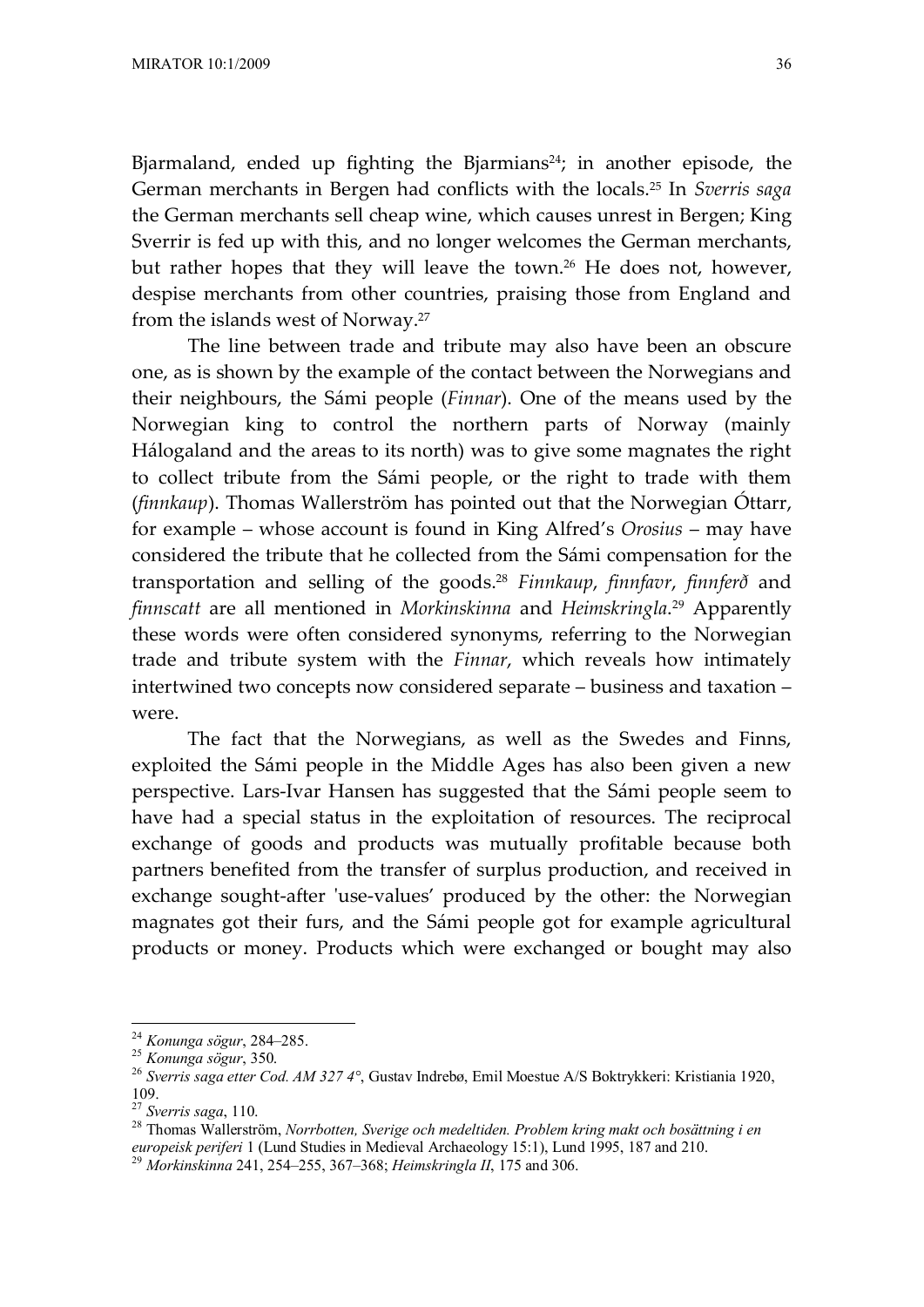have had social functions within the group<sup>30</sup>; in other words, the Sámi people were not necessarily the target of exploitation, but were rather business partners. The fact remains, however, that the Sámi people do not act as equal partners in the Kings' sagas, which seems to reflect the situation in Norway in the thirteenth century. Hansen himself has pointed out that the status of the Sámi began to deteriorate after the beginning of the consolidation of the monarchy and the Church in Norway, whereas the reciprocal exchange of goods belonged to the Viking Age and early Middle Ages.<sup>31</sup>

All in all, the element of danger was as much a part of trade in the Viking Age as in the Middle Ages. Travel – usually by ship – was made dangerous by pirates, and there was no guarantee of welcome for a foreign merchant. The merchants, after all, could turn out to be plunderers who would take advantage of a weakly-defended emporium. By the High Middle Ages there seems to have been a law (*Bjarkeyar rétt*) <sup>32</sup> in the Scandinavian emporia guaranteeing the safety of free men in the towns; still, this was not a waterproof guarantee of integrity, and it was possible for the merchant to end up in conflict with the locals.

## **Hospitality**

Let us now look at hospitality as a phenomenon belonging to trade and travel. Leopold Hellmuth has come to the conclusion that hospitality was born out of a paradox: people were afraid of the Other, the stranger, and yet the encounter was necessary. When a lone stranger was encountered, one could not know whether he was carrying with him secret (and thus supernatural) powers, or was just a harmless passerby – a merchant for example. One might remember, for example, that in Old Norse mythology one of Odin's characters was a wandering stranger, among whose many names were *Gestr* and *Gestumblindi*. According to the sagas, in the Christian times this heathen god could still expose himself to the people.33 Odin was

<sup>30</sup> Lars-Ivar Hansen, *Samisk fangstsamfunn og norsk høvdingeøkonomi*, Novus Forlag: Oslo1990, 129; Lars-Ivar Hansen, 'Interaction between Northern European sub-arctic Societies during the Middle Ages. Indigenous peoples, peasants and state builders', in M. Rindal (ed.): *Two Studies on the Middle Ages*, (KULTs skriftserie No. 66, The Research Council of Norway: Oslo 1996, 32.

 $31$  Hansen 1990, 179, 270 – 272.

<sup>32</sup> Elias Wessén, 'Bjärköarätt', in *Kulturhistorisk Leksikon for nordisk middelalder fra vikingetid til reformasjonstid* 1, København 1980, 655-658.

<sup>33</sup> *Heimskringla I*, 312–314. Hellmuth calls this kind of topos "Theoxeniesaga", in which the god Odin visits the people (usually Norwegian kings) and in the end his identity is revealed. Leopold Hellmuth, *Gastfreundschaft und Gastrecht bei den Germanen* (Sitzungsberichte der Österreichische Akademie der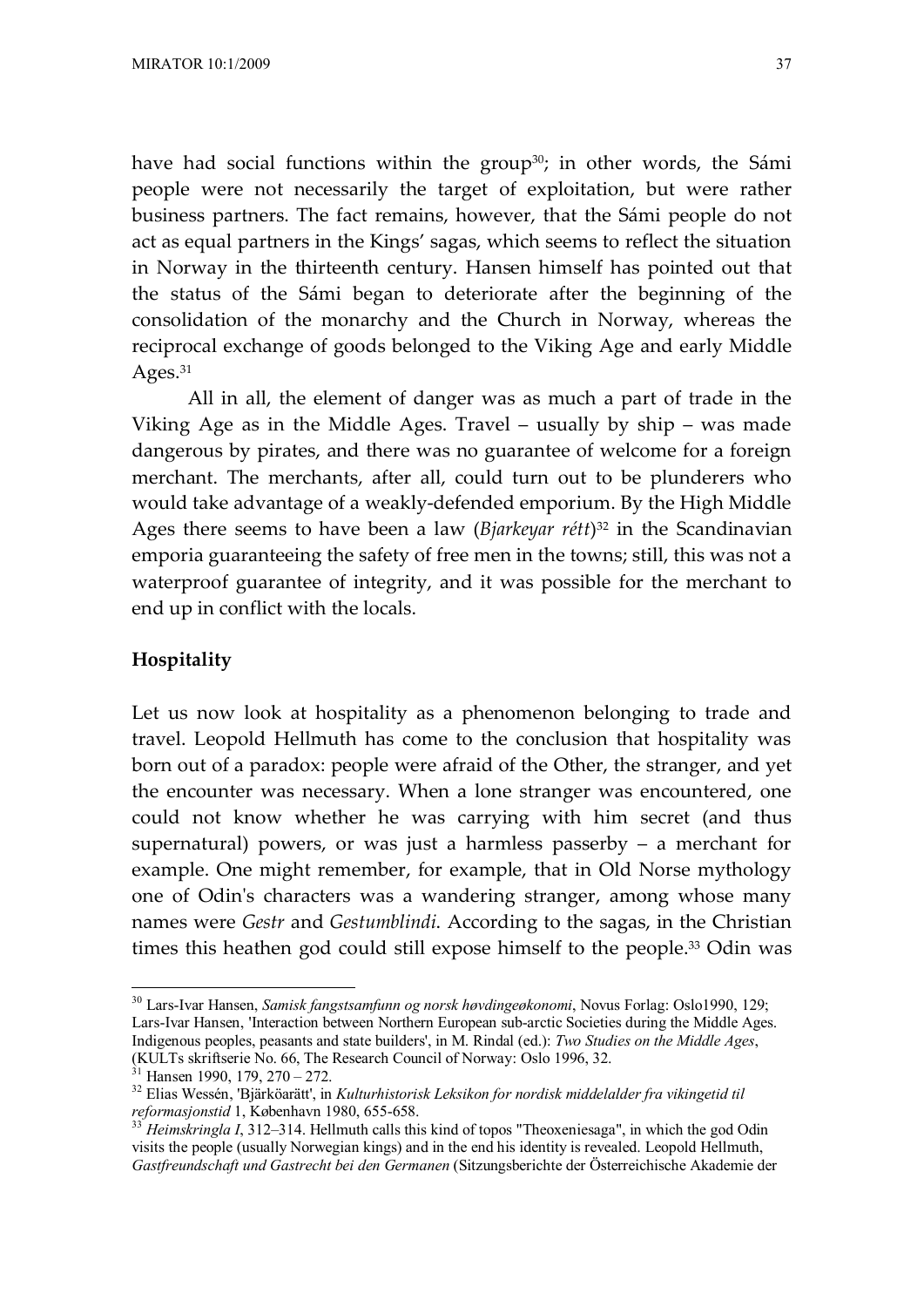by no means a god of hospitality, as were Zeus and Jupiter in the Greek and Roman cultures.<sup>34</sup> When he exposes himself in the sagas as a wandering stranger he seems to symbolize the underlying heathenism which was disappearing in the Middle Ages. One could not know beforehand whether a stranger was a threat; wanderers might also be outlaws who had been evicted from their own societies.<sup>35</sup> The stranger or visitor could also not be certain of the place from which he sought hospitality; he could not know beforehand what kind of household he was entering into when he asked for shelter, as stated in the Eddic poem *Hávamál*. <sup>36</sup> Hellmuth points out that this ambivalent attitude towards strangers is also apparent if the etymology of the German word 'Gast' is examined. The original meaning of this word was 'a stranger' ('Fremder'), but it came gradually to mean 'enemy' ('Feind'). $37$  If Hellmuth's theory is correct, hospitality was born as a reaction to an unpredictable situation. It was safer to greet the stranger in a friendly way than to show him hostility, because the stranger might use his powers to harm his host ('Gastgeber') if he were not satisfied with the welcome.<sup>38</sup> In principle, Christians were obliged, as directed in the Bible, to show hospitality and follow the example of the Samaritans.<sup>39</sup>

A guest, *gestr40*, was usually a man who stayed at the house of another man to whom he was not related, and the guest enjoyed hospitality. The Old Norse concept of hospitality (*frið*) can be seen as a part of Germanic

<sup>38</sup> Hellmuth 1984, 24.

Wissenschaften, Philosophisch-historische Klasse 440), Österreichische Akademie der Wissenschaften: Wien 1984, 338.

 $34$  Hellmuth 1984, 351.

<sup>35</sup> In Iceland, for example, there were two kinds of outlawry, so-called lesser outlawry (*fjörbaugsgarðr*) and full outlawry (*skóggangr*). Lesser outlaws were banished from Iceland for three years, but they enjoyed normal immunity while abroad. Full outlawry meant that a man was cast out of society. He forfeited his property and all rights. Nobody was allowed to give any assistance to an outlaw and he could be killed without consequences. *Laws of Early Iceland. Grágás*. translated by Andrew Dennis, Peter Foote & Richard Perkins.University of Manitoba Press: Winnipeg Canada 1980, 246 and 250; Magnús Már Lárusson, 'Fredløshed (Island)', in *Kulturhistorisk Leksikon for nordisk middelalder fra vikingetid til reformasjonstid* 4, København 1981, 603-608.

<sup>&</sup>lt;sup>36</sup> *Hávamál*, ed. by David A.H. Evans (Viking Society for Northern Research 7), University College: London 2000 [1986], 39. The first seventy-nine stanzas of *Hávamál* consist of counsels to guests. The Eddic Poem *Hávamál* can give us a glimpse of how hospitality was appreciated in Old Norse society. The poem has been translated as "Wisdom of the Vikings" because it is believed that the poem dates back to the ninth century, even if the surviving manuscript is from the end of the thirteenth century. <sup>37</sup> Hellmuth 1984, 19–22.

<sup>39</sup> Norbert Ohler, "Reisen", *Lexikon des Mittelalters* 7, 673-674.

<sup>40</sup> One ne of the ranks in the king's *hirð* (retainers) was also called *gestir*. These were men who did not belong to the top rank of retainers, but whose duty was to help the king's local administrators, gradually also getting similar duties. The name *gestir* had the original meaning 'guest', because on their errands the *gestir* had the right to stay at people's homes – even if they were not always welcomed guests. On *gestir* in *hirð*, see Imsen Steinar, *Hirdskråen. Hirdloven til Norges konge og hans håndgangne menn*, Etter AM 322 fol., Riksarkivet: Oslo 2000, 154–158; *Konungs skuggsjá*, 80.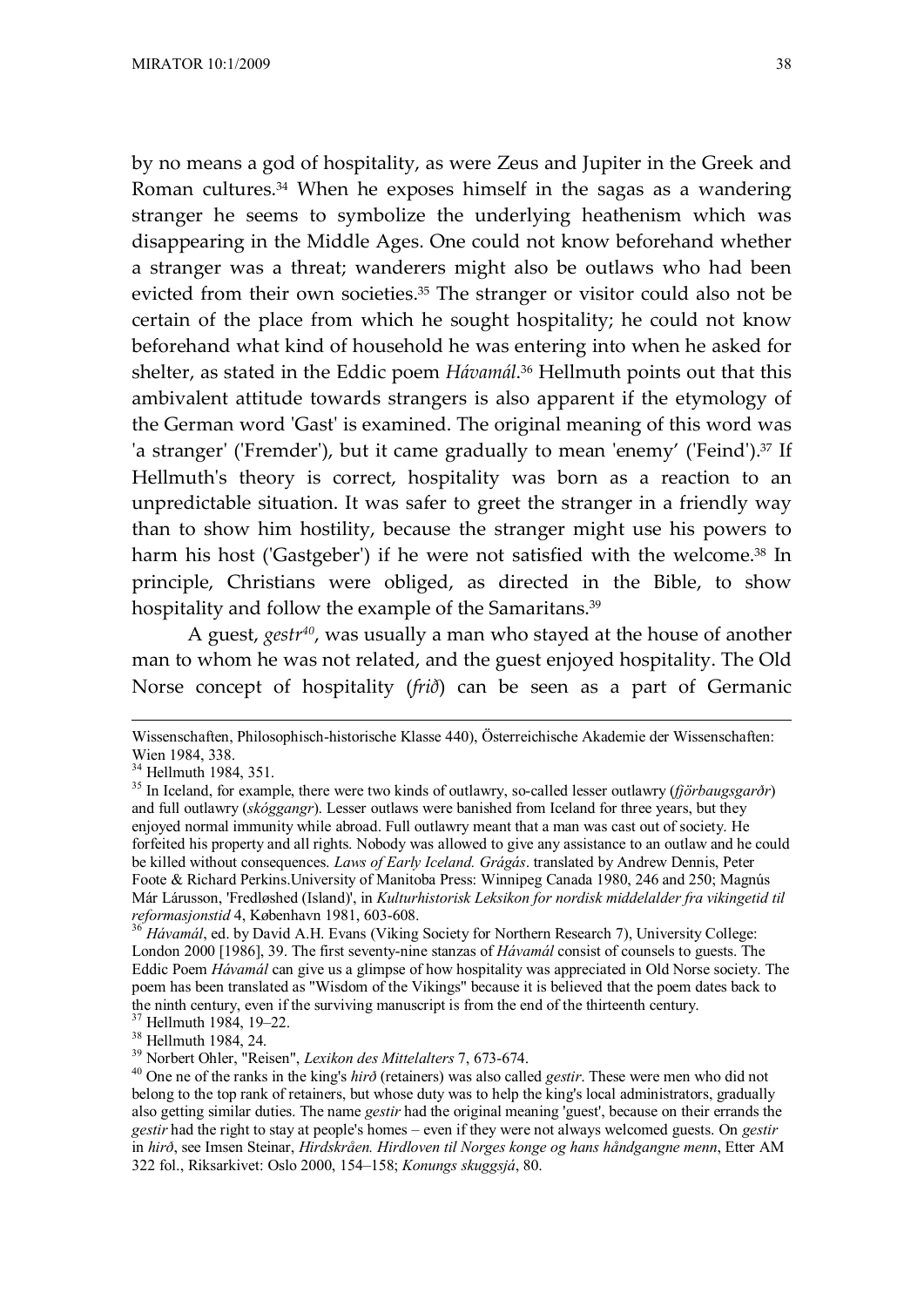hospitality, *Gastfreundschaft*. As the Old Norse word *frið* reveals, hospitality did not originally mean giving food and shelter; it meant that the stranger was given a guarantee of his physical integrity. It was considered condemnable to harm – or, even worse, to kill – the guest. The host's duty was to stand between his own social group and his guest, and offer his protection to the guest.41 Of course food, drink and shelter were important to the traveler, and were part of the hospitality, but the most important thing was to have protection.

In the Kings' Sagas hospitality is usually shown between people who already know each other; as a result they do not provide very good examples of how hospitality was shown to total strangers. As the sagas concentrate on the kings and the upper class, we do not get a many-sided picture of how hospitality was shown by the lower classes. It is notable that hospitality concerned only the free men; also, it was preferable that the host and the guest be of the same social rank. $42$  A guest was supposed to give a gift to his host when departing, to compensate for all the food and drink he had received, and also as a token of friendship.<sup>43</sup> The exchange of gifts was a rite which was a part of hospitality as well as of trade. There was an unwritten rule that a gift should be compensated; however, seeming exceptions include situations in which the gift was compensation for food and shelter to the host. On the subject of gift-giving, *Hávamál* states that if a gift is offered it should be accepted, and that friends should exchange gifts, as it strengthens their friendship.44 If people were of equal status they should compensate the gift the other party had given. Leaving a gift uncompensated meant that the recipient was considered to be dependent on or submissive to the giver.45 If a king gave a gift it was of course an honour. The compensation to the king would be loyalty. The exchange of gifts was not just a rite; giving precious gifts was one way of demonstrating one's power. As the sagas tell us, men of the upper class gave valuable gifts such as rings or swords to their guests or allies. Not only prestige items were given: a king could for example donate lead to the cloister roof and get in

<sup>41</sup> Hellmuth 1984, 135–136.

<sup>42</sup> Hellmuth 1984, 229.

<sup>43</sup> Olav Bø, 'Gjestevenskap', *Kulturhistorisk Leksikon for nordisk middelalder fra vikingetid til reformasjonstid* 5, København 1981, 338–341.

<sup>44</sup> Hávamál (stanzas 39, 41 and 42), 47.

<sup>45</sup> Ingrid Gustin, *Mellan gåva och marknad. Handel, tillit och materiell kultur under vikingatid* (Lund Studies in Medieval Archaeology 34), Malmö 2004, 105; Thomas Lindkvist, 'Early political organisation, (a) Introductory survey' in Knut Helle ed., *The Cambridge History of Scandinavia 1. Prehistory to 1520*, Cambridge University Press: Cambridge 2003, 160–167, here 163.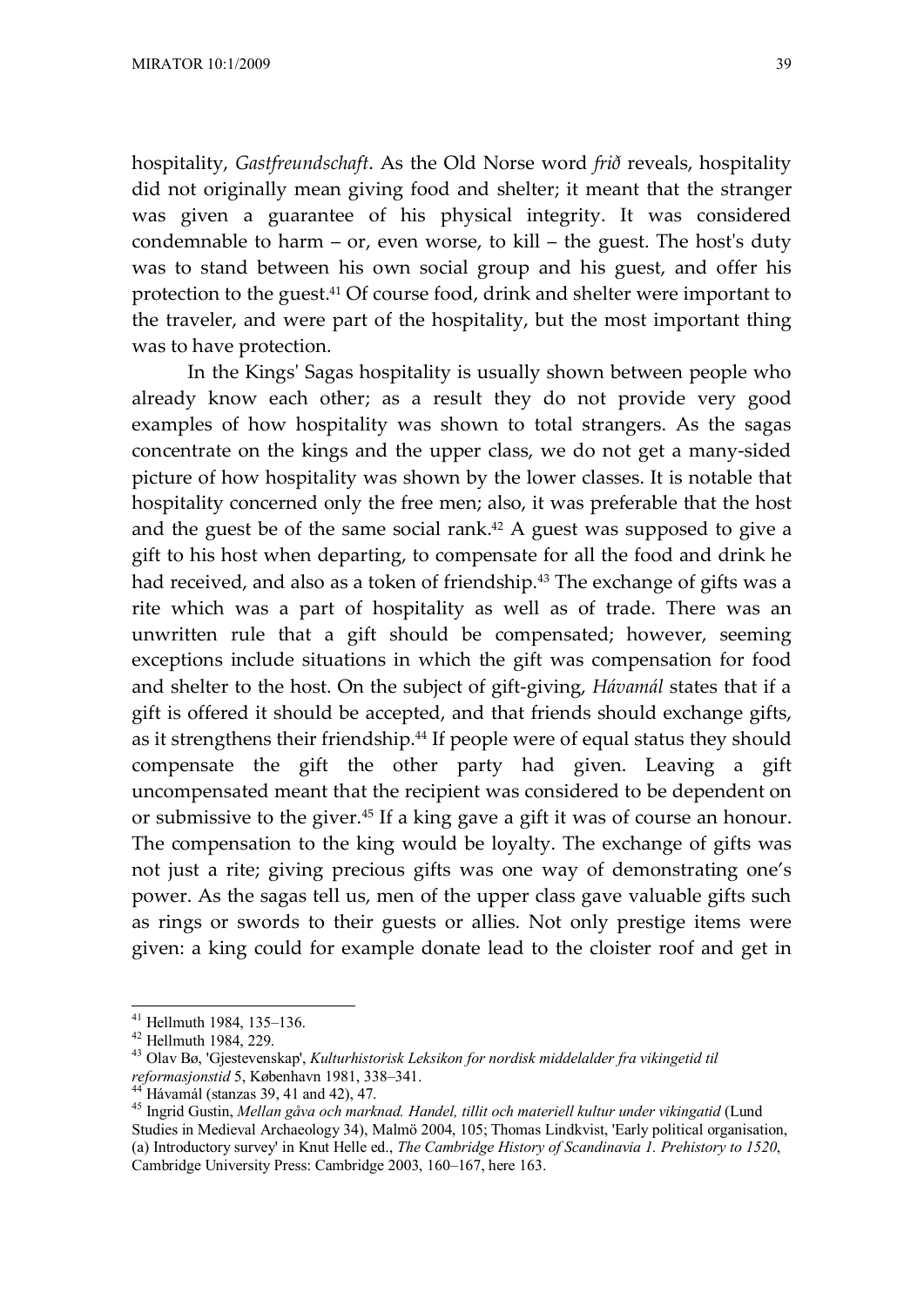return prayers for himself.<sup>46</sup> Giving and exchanging gifts was a part not only of hospitality, but of social life in general.

The merchant did not automatically have status – and thus the protection of the law – in the society into which he came, so it was necessary to confirm his status in some manner; otherwise he would have no status at all, which basically meant that anyone could rob or even murder him without any consequences. The merchant would thus seek the protection (originally hospitality) of the local ruler. When a ruler gave status to a foreign merchant, he became the merchant's ruler. The merchant compensated for this privilege by paying taxes or by giving gifts to the ruler. Originally, payments called 'tolls' were not payments for merchandise, but for personal integrity. The oldest payments in the North were called *forban* or *farban*, which required that merchants pay a certain sum to the local ruler in order to be free to leave the emporium.<sup>47</sup> For example, Icelanders had to pay a tax called *landauri* to the Norwegian king; Norwegians were exempt from this tax when they travelled to Iceland.<sup>48</sup>

Icelandic merchants had a special status compared to other foreign merchants in Norway; Icelanders (or at least most of them) were, after all, originally Norwegian, but they did not officially acknowledge the authority and overlordship of the Norwegian king until 1262-64. As Else Mundal states, Icelanders nearly had dual citizenship, as they had the status of *hauldr* when staying in Norway, which was that country's highest rank of the free peasants.49 Niels Lund has suggested that, in Anglo-Saxon England for example, a foreigner may have had a status parallel to that of aristocrat, insofar as we can believe the Anglo-Saxon laws.<sup>50</sup> Later in the Middle Ages it was sometimes possible for an individual to be treated according to the law which applied in his or her homeland, town, or ethnic group, even when he or she was staying abroad.<sup>51</sup>

Local rulers tried to secure status for foreign merchants in their area, because merchants brought money and desirable items with them. As Jukka

<sup>46</sup> Gustin 2004, 155.

<sup>47</sup> Poul Enemark, 'Handelsafgifter (Danmark)', in *Kulturhistorisk Leksikon for nordisk middelalder fra vikingetid til reformasjonstid* 6, København 1981, 119-123.

<sup>48</sup> *Ágrip*, 29.

<sup>49</sup> Else Mundal, 'Dei norske røtene, forholdet til Noreg og den islandske identiteten', in *Sagas and the Norwegian Experience. 10th International Saga Conference, Trondheim 3.-9. August 1997, Preprints.* Senter for Middelalderstudier, Trondheim 1997, 479–488, here 485.

<sup>50</sup> Niels Lund, 'Peace and Non-Peace in the Viking Age – Ottar in Biarmaland, the Rus in Byzantium, and Danes and Norwegians in England', in Knirk, James ed., *Proceedings of the Tenth Viking Congress*, (Universitets Oldsaksamlings Skrifter, Ny rekke 9) Oslo 1987, 260.

<sup>51</sup> Robert Bartlett, *The Making of Europe. Conquest, Colonization and Cultural Change 950-1350*. Princeton University Press: Princeton, NJ 1993, 204.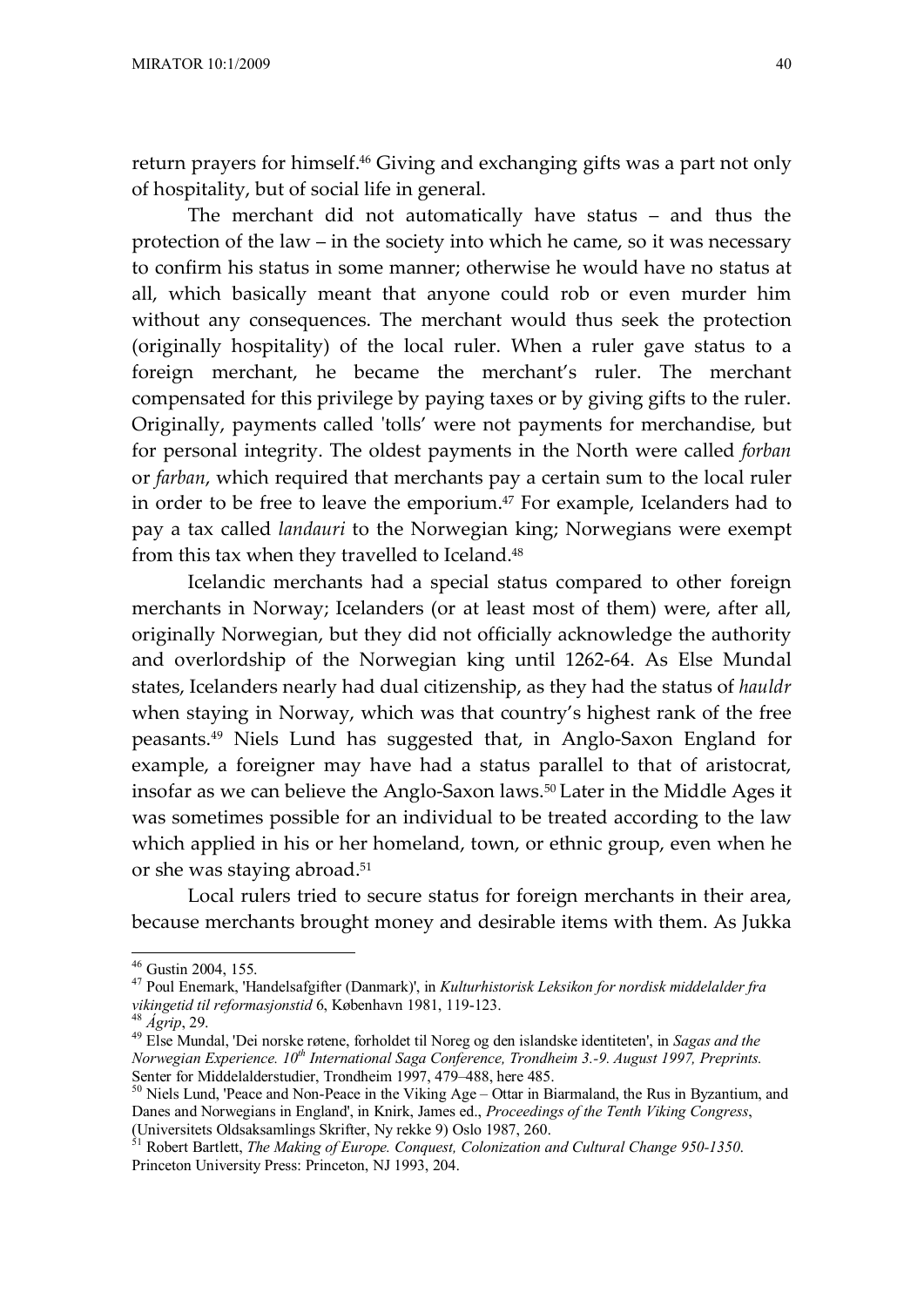Korpela has pointed out, in order to get merchants to the emporium, peace was needed:

The concept of *peace* meant, first of all, a trade agreement or treaty that guaranteed peaceful and well-regulated commerce. The opposite of a peace (*Frieden*) was not war, but non-peace (*Unfrieden*). Thus the various negotiations about peace and references to such negotiations in the documents do not imply military conflicts but intensive commercial relations which had a judicial base that had to be renewed from time to time.<sup>52</sup>

Thus, hospitality was an essential part of trade contacts. Gifts and reciprocal presents were a part of this transitional rite in which the merchant was "adopted" by the local society, which shows how closely the concepts of trade and hospitality were intertwined. Little by little, hospitality developed into *Gastrecht*, a right that allowed the merchant to stay and trade freely in the emporium. In the Baltic Sea area, emporia such as Birka and Hedeby were considered juridical havens for foreigners which were guaranteed by the local ruler.<sup>53</sup>

The protection of merchants was called *kaupfriðr*. The word *kaupfriðr* is only mentioned once in the Kings' sagas: in *Morkinskinna*, when there were hostilities between Norwegian King Sveinn Álfífúson and King Yaroslav of *Austrríki*, as a result of which the rulers did not guarantee the safety, or *kaupfriðr*, of the other country's merchants. In a passage previously mentioned in this article, two Norwegian merchants, Karli and Björn, arrive in *Austrríki*, where the locals are hostile towards them. The locals are then blamed by the Norwegians for not respecting *kaupfriðr*. <sup>54</sup> If merchants felt that they were unprotected in a certain area, they may have avoided going there; for example the Norwegian Óttarr relates in King Alfred's *Orosius* that he did not dare to go to the land of the Bjarmians because he did not enjoy the benefits of *frið* there.55 A war between two countries could severely

<sup>52</sup> Jukka Korpela, 'Beyond the Borders in the European North-East', in O. Merisalo (ed.) with the collaboration of P. Pahta, *Frontiers in the Middle Ages. Proceedings of the Third European Congress of Medieval Studies, Jyväskylä 10-14 June 2003* (Fédération Internationale des Instituts d'Études Médiévales. Textes et Études du Moyen Âge, 35) Louvain-La-Neuve 2006, 373-384, here 377.

<sup>53</sup> Gustin 2004, 179–180.

<sup>54</sup> *Morkinskinna* 5-6: "Nv er vfriþr milli Sveins Alfifos. oc Iarizleifs konvngs. þvi at Iarizleifr konvngr virði sem var at Noregsmenn hofþo nizc a enom helga Olafi konvngi. oc var þar noccora stvnd eigi c*av*pfriþr i milli." Emphasis by the present author.

<sup>55</sup> Else Roesdahl, *The Vikings*, Penguin Books: Printed in England 1998 [1987], 118; Alan S.C. Ross, *The Terfinnas and Beormas of Ohthere* (Leeds School of English language, Texts and Monographs 7), Leeds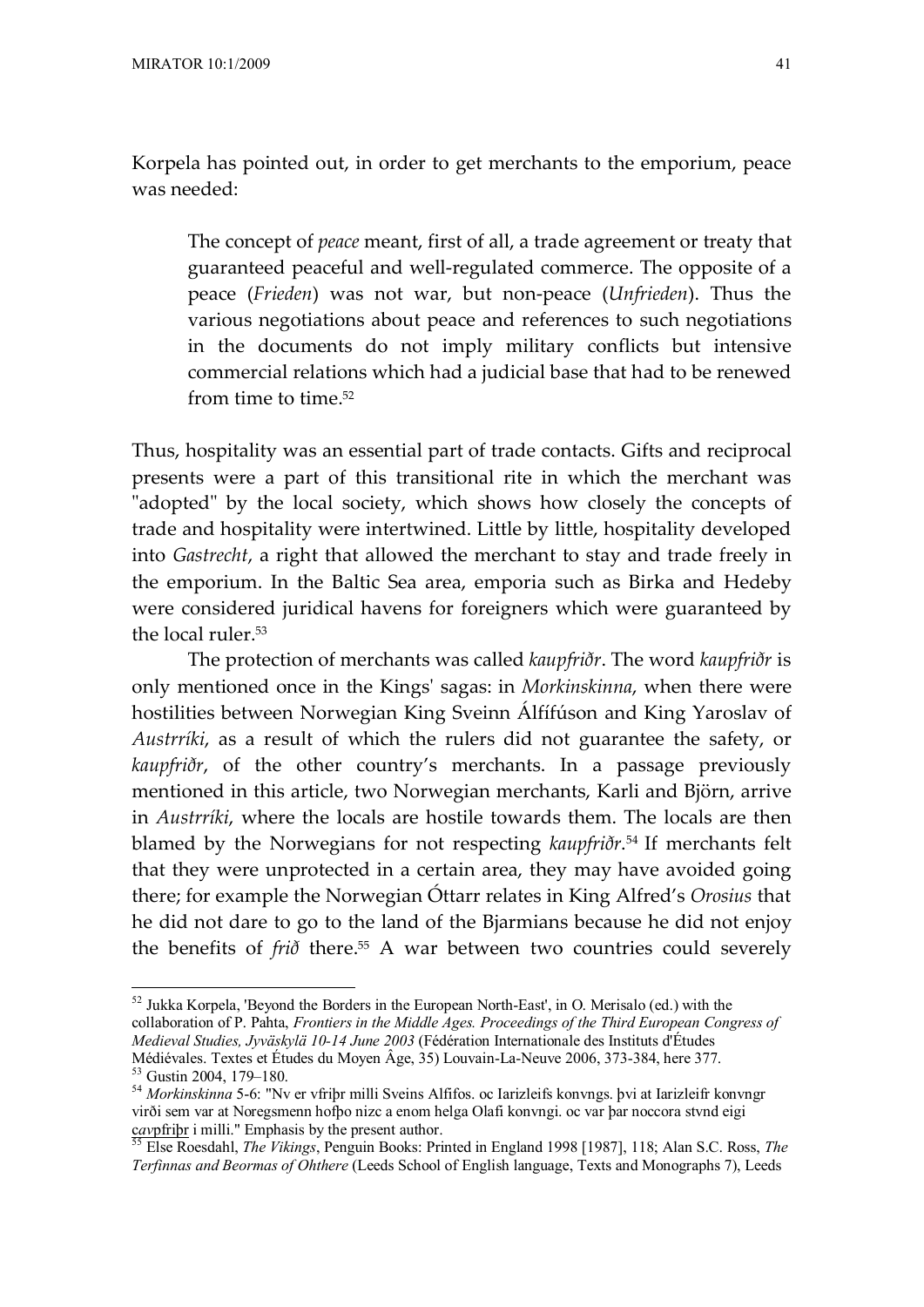hinder trade; in *Hákonar saga Hákonarsonar* for example, when the Danes were at war with the Hanseatic town of Lübeck, this war prevented German merchants from trading with Norwegians because the ships could not pass by the Danes in the Sound.<sup>56</sup> The Kings' sagas do not reveal how trade was actually conducted, nor the kinds of rites involved. In the Viking Age, *kaupfriðr* was given if the merchant arrived peacefully and raised a white shield; if the merchant was approaching by ship, the shield would be raised on the mast. If the request for *kaupfriðr* was accepted, it lasted until the exchange was over.<sup>57</sup> The merchant and his customer had a social relationship: it was decided beforehand who was trading with whom. The economic side of the trade played a minor role, and it was not appropriate to haggle over the price during the transaction.<sup>58</sup>

To conclude, a stranger was always a possible threat in the Viking Age and in the Middle Ages, and yet the encounter was necessary. As Hellmuth has pointed out, hospitality was born out of this paradox. According to the rule of reciprocity the stranger, who was in need of protection and shelter, would compensate by giving gifts to the host. Further, foreign merchants had to rely on the hospitality of the locals before there were laws giving them status, and they tried to secure their status by buying their personal integrity (through for example gifts and tolls).

### **Conclusion**

Trade and hospitality were inseparable in the Viking Age and in the Middle Ages because foreign merchants were strangers, 'Others', in the societies in which they arrived. Communicative situations related to the commercial activities can therefore be seen in the broader framework of encountering otherness. As this article has shown, the material may not be overwhelming, but it can give an idea as to how this otherness of the foreign merchants was perceived in Norway at the beginning of the thirteenth century. Perhaps the element of hospitality as a part of trade could be further studied in other sources, such as the Family sagas. This would provide deeper insight into hospitality as a part of trade in Icelandic and Norwegian society in the thirteenth century.

<sup>56</sup> *Konunga sögur*, 408–409.

<sup>1940, 18.</sup> There is also another explanation: Óttarr was perhaps not afraid of the Bjarmians but simply did not have a contract with them, so that he could have traded in their area. Lund 1987, 255.

<sup>57</sup> Gustin 2004, 220–221.

<sup>58</sup> Gustin 2004, 176.